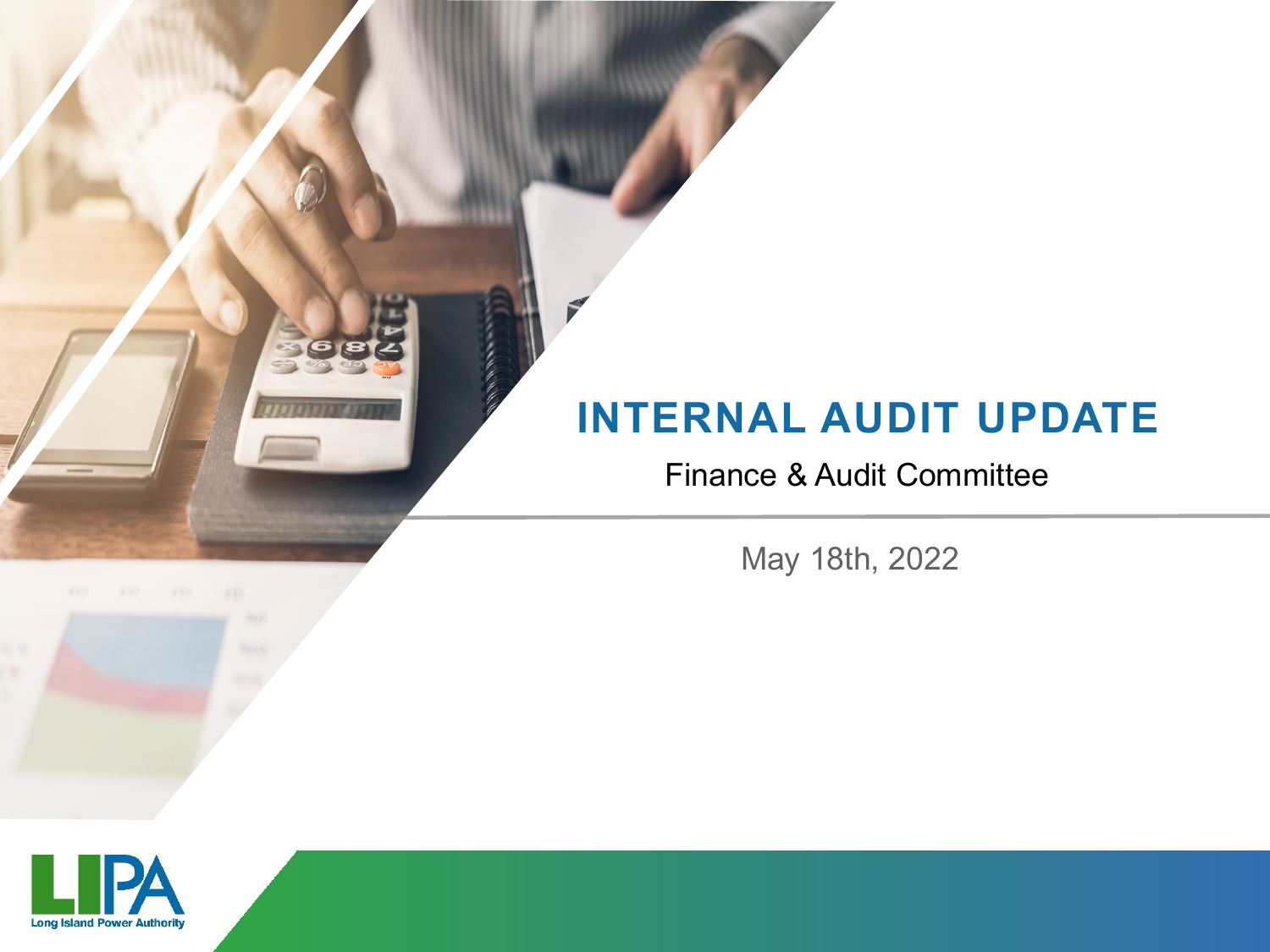#### **AGENDA**

- 2022 Audit Plan Status
- Open Management Action Plans



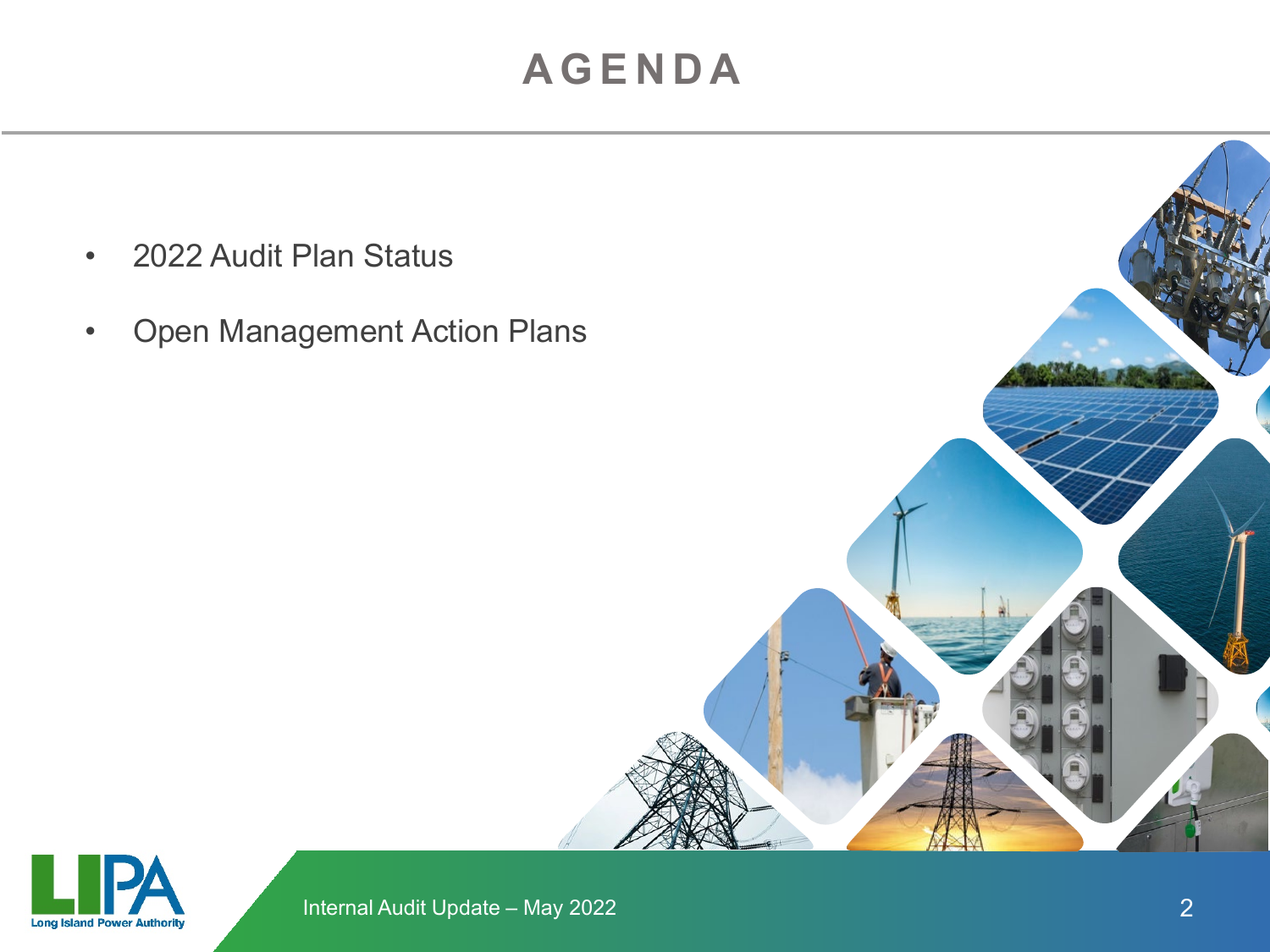### **2022 AUDIT PLAN STATUS**



*Refer to Appendix A for detailed listing of 2022 Audits*



Internal Audit Update – May 2022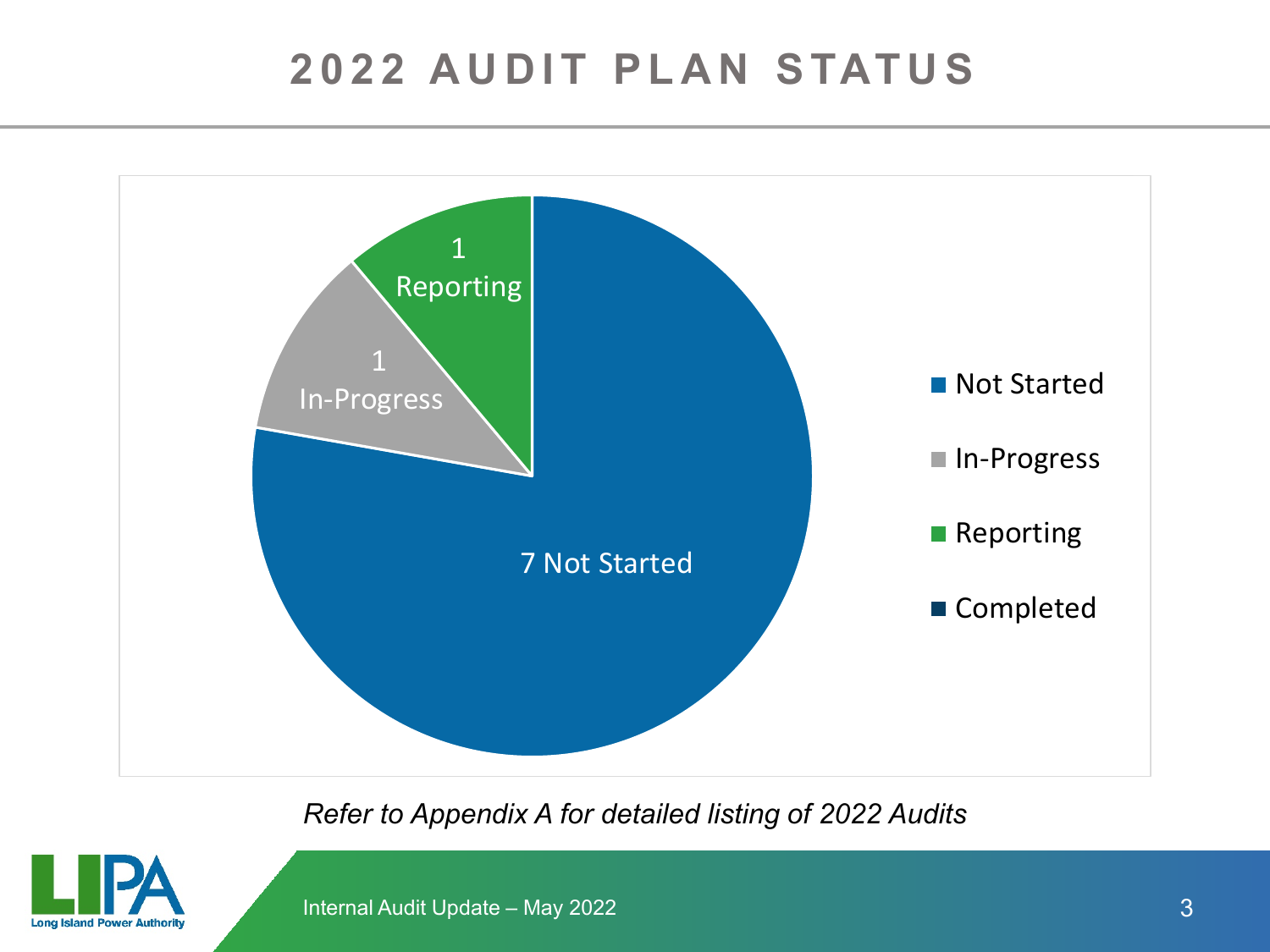# **OPEN MANAGEMENT ACTION PLANS**



\* LIPA Cybersecurity and Information Technology Back-up and Recovery Audit – 1 / PSEG Long Island SAP Property Records (LIPA) Audit – 1 / PSEG Long Island SAP Property Records Audit – 1



\*\* PSEG Long Island Workforce Management Productivity Audit

\*\*\* PSEG Long Island Capital Construction Project Lifecycle Review